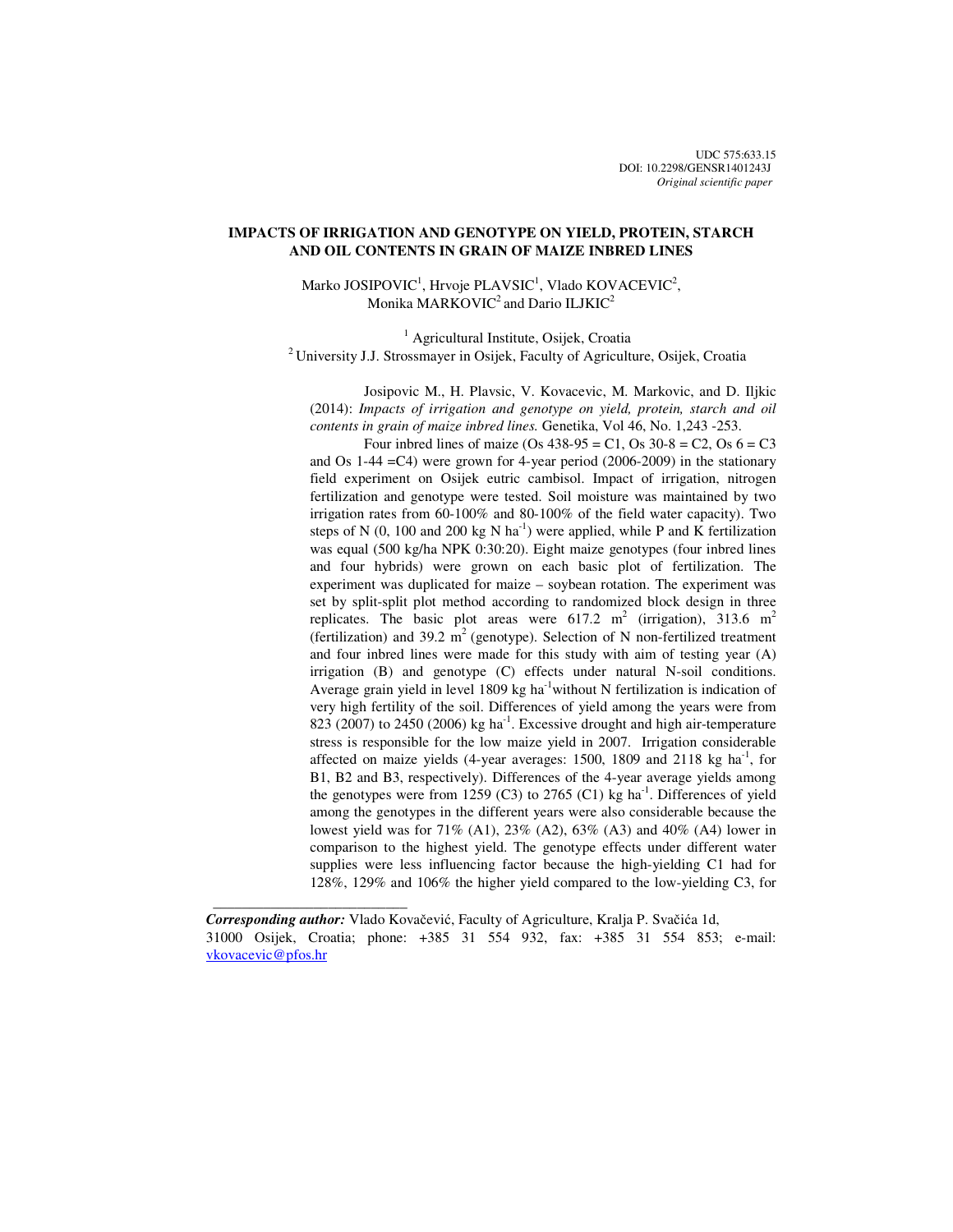B1, B2 and B3, respectively. Differences of grain -protein, -starch and -oil among the years was from 9.61 to 11.84%, from 68.51% to 70.93% and from 3.50% to 4.17%, respectively. The C2 separated by the higher grain protein contents (10.93%) from the remaining three genotypes (average 9.96%). The genotype effects on starch and oil contents were from 69.83% (C4) to 70.58%  $(C1)$  and from 3.56%  $(C3)$  to 4.09%  $(C1)$ , respectively.

 *Key words*: inbred lines, irrigation, yield, maize, protein, oil, starch

### INTRODUCTION

Climate changes, especially precipitation and temperature regimes, have often adverse influence on the quantity of field crop yields. Annual global temperatures have increased by about 0.4 °C since 1980, with even larger changes observed in several regions (IPCC, 2001). LOBELL and FIELD (2007) estimated that about 30% variations of global average yields for the world's six most widely grown crops (wheat, rice, maize, soybeans, barley and sorghum) are result of growing season precipitation and temperature variations.

Maize is main field crop on arable land of Croatia. In the period 2006-2010 by maize was covered in Croatia 298697 ha or 34 % of used arable land. Average yields of maize in Croatia for the mentioned period were  $6.76$  t ha<sup>-1</sup>. Also, in this period were found considerable variations of annual maize yields from 4.9 to 8.0 t ha<sup>-1</sup>. (SLJ, 2011). Similar observations were found in the countries of the region (MAKLENOVIC *et al.,* 2009; KRESOVIC *et al.,* 2011; KOVACEVIC *et al*., 2013). Weather characteristics, particularly quantity and distribution of precipitation and air-temperatures, are main factors of maize yield variations among years. In general, the lower precipitation and the higher air-temperatures in summer, especially in July and August, usually are in close connection with the lower yields of maize (JOSIPOVIC *et al*., 2012; KOVACEVIC *et al.* 2012; KOVACEVIC and KAUCIC, 2014; MARKOVIC, 2013; MARKULJ *et al.,* 2010; PLAVSIC, 2006, 2013; RASTIJA *et al*., 2012; VIDENOVIC *et al*., 2013). A typical examples of "favorable" and "unfavorable" growing season are 2010 and 2012. Maize yields in 2012 (4.34 t ha<sup>-1</sup> in Croatia, 3.98 t ha<sup>-1</sup> in Hungary 2.78 t ha<sup>-1</sup> in Serbia and 2.74 t ha<sup>-1</sup> and in B&H were lower than in especially favorable 2010 for 53%, 38%, 38% and 40% respectively (KOVACEVIC *et al*., 2013). MADIC *et al*. (2010) tested eleven maize hybrids under three soil type and two plant densities conditions for two growing seasons differing of weather characteristics. Average grain yields were under normal weather conditions for  $31\%$  higher (year effect: 11.08 and 8.46 t ha<sup>-1</sup>) for 1995 and 1996, respectively), while yield of ZPSC 599 was for 41% higher compared to yield of ZPSC 330M (genotype effects: difference from 7.72 to 10.92 t ha<sup>-1</sup>). Negative effects of unfavorable weather conditions are possible to alleviate by irrigation in the critical stages of maize growth. Unfavorable weather characteristics have considerable more adverse effects on seed-maize crops compared to mercantile maize.

Building of water accumulations and increases of irrigated arable lands could be priorities, particularly with aim of application to high profitable activities as vegetable growing and seed production of the field crops (KOVACEVIC and JOSIPOVIC, 2013).

Seed-maize growing is particularly exposed to adverse effects of unfavorable weather characteristics. Drought and high air-temperature stress, particularly in flowering and fertilization stages is mainly responsible for the low yields. For example, in the decade-period of 2003-2012, average yield of the seed-maize in Croatia was in range from 881 (2012) to 3127  $(2009)$  kg ha<sup>-1</sup>. Under drought stress conditions were found either very low or total loss of seed-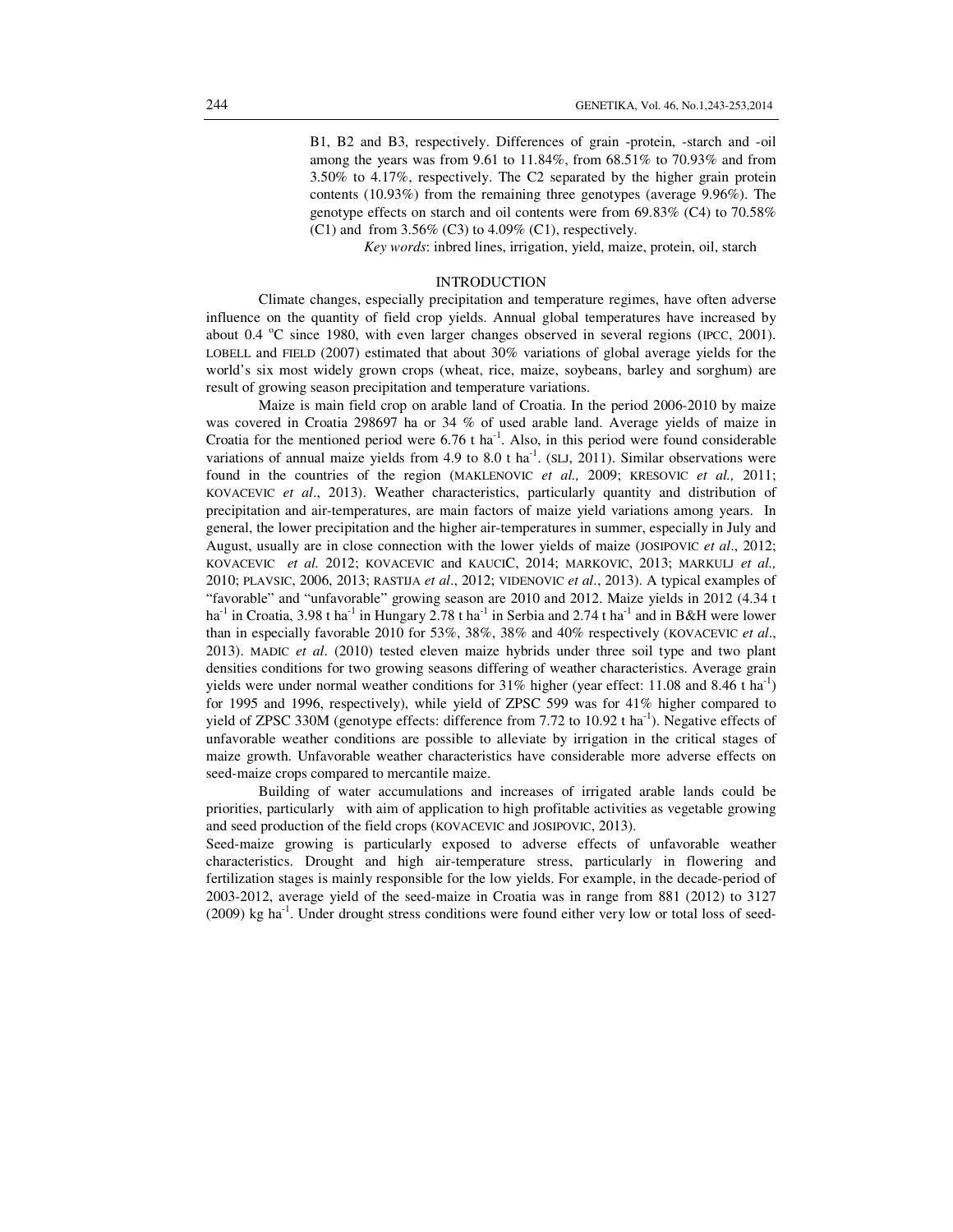maize yields (ZDUNIC *et al.,* 2013). Aim of this study to test growing season, irrigation and genotype (parents of maize hybrids in production of F-1 seed generation) effects on maize grain yields and quality under nitrogen non-fertilized conditions.

#### MATERIALS AND METHODS

# *The field experiment*

The long-term stationary field experiment with irrigation and nitrogen fertilization has been started in spring of 2006 on the experimental field of Agricultural Institute Osijek. The experiment was duplicated for maize – soybean rotation (JOSIPOVIC *et al.*, 2012; PLAVSIC, 2012). The experiment was set by split-split plot method according to randomized block design in three replicates. The basic plot of the tested factors were 617.2  $m^2$ , 313.6  $m^2$  and 39.2  $m^2$  (four 14m – long rows), for irrigation, fertilization and genotype, respectively. Soil moisture maintained by two steps of irrigation (from 60-100% and 80-100% of field water capacity, while not irrigated plot was the control. N fertilization treatments were as follows: the control (non-fertilized), 100  $kg$  N ha<sup>-1</sup> and 200 kg N ha<sup>-1</sup>. Eight maize genotypes (four inbred lines and four hybrids) were grown on each basic plot of fertilization. Response of four inbred lines in three- year period (2006-2008) according ths model of the experiment was elaborated by PLAVSIC (2012). For this study, year (the factor A:  $2006 - 2009$ ), irrigation (the factor B) and four maize inbred lines (the factor C) grown on N-unfertilized plots (0 N/ha for 2006-2009 period) were selected with aim of testing the natural soil N supplies effects on maize status under different irrigation conditions. The inbred lines were as follows: Os 438-95 (C1), Os 30-8 (C2), Os 6 (C3) and Os 1- 44 (C4). These lines are either maternal or paternal parent of two maize hybrids (OsSK 596 and OsSK 602) in production of the F-1 seed-generation (PLAVSIC, 2012). The experiment was fertilized every year uniformly with phosphorus and potassium in amounts  $(kg/ha)$  150  $P_2O_5$  and 100 K2O (500 kg/ha NPK 0:30:20).

Maize was sown manually at end of April / beginning May by using of the planters adapted for sowing at distance 24.5 cm and 70 cm of inter-row distance. Two seeds were inserted at each sowing place. Thinning of maize crop was made at early stage of growth (theoretical plant density 58333 plants/ha). Maize was harvested at maturity stage. Two internal rows of each basic plot were harvested by special harvesting machine for the field experiments (Wintersteiger, nursery master). Grain yields were calculated on 14% grain moisture basis.

## *Sampling, chemical and statistical analysis*

Average grain samples were taken from each basic plot and dried to storage moisture. About 200 g of average grain sample was taken for chemical analysis. An Infratec 1241 Grain Analyzer Foss Tecator was used for the analysis of protein, oil and starch contents.

Soil water content was measured by Watermark soil moisture instrument in 3-day intervals from two depths (15-18cm and 25-28cm) with aim of determination term of irrigation according the defined parameters.

### *Irrigation*

Irrigation by self-moving sprinkler was performed in term of soil moisture status either of 65% or 80% of the field water capacity (FWC), based on the treatment (B2 and B3, respectively). Quantities of added water and frequency of irrigation were different for tested four growing seasons (Table 1) and they depended on the weather characteristics (Table 2).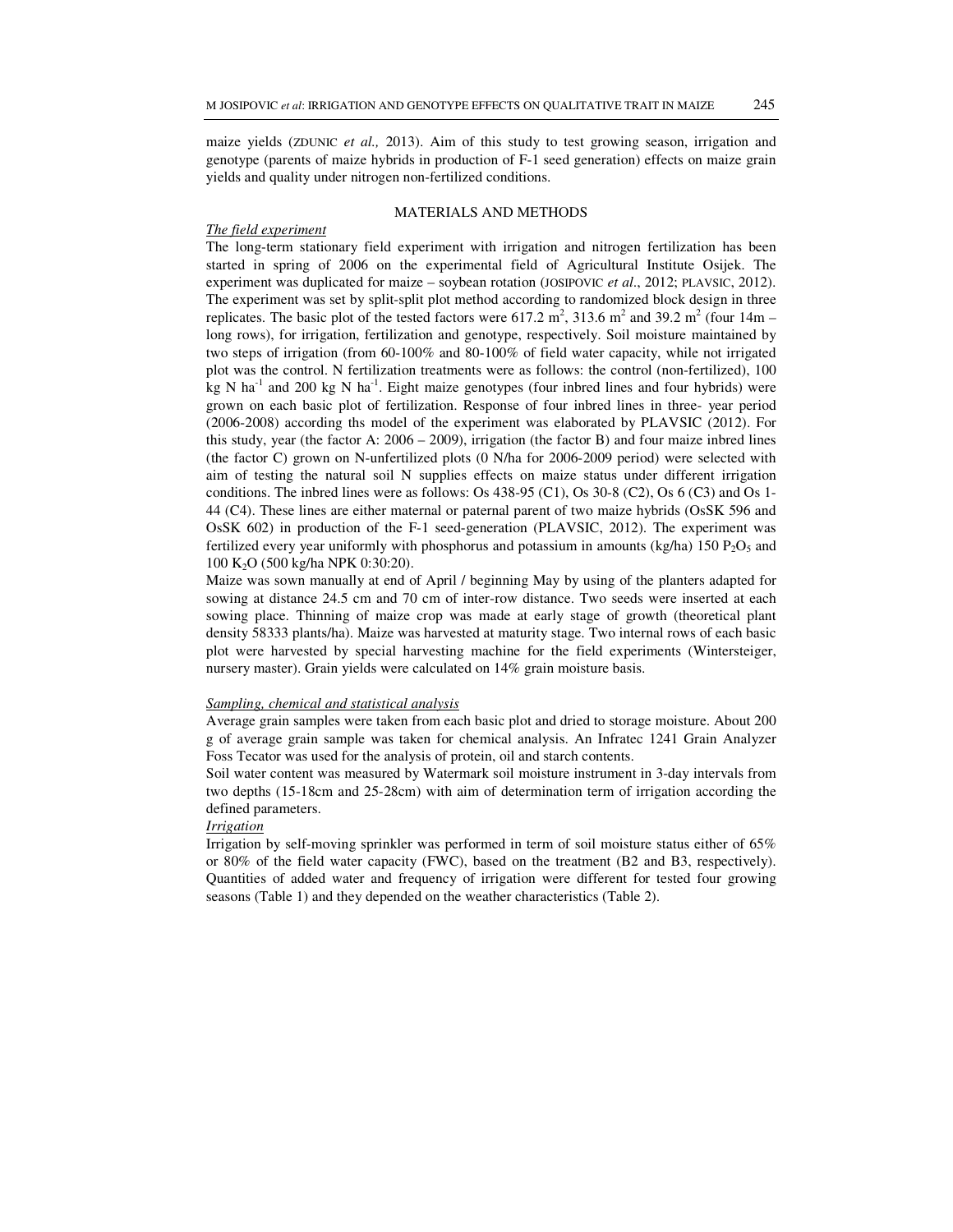|                | Por-           | Quantities of the irrigated water (mm) and date of the treatments |                                   |                          |            |      |            |                          |            |
|----------------|----------------|-------------------------------------------------------------------|-----------------------------------|--------------------------|------------|------|------------|--------------------------|------------|
| Treatment      | tion           | 2006                                                              |                                   | 2007                     |            | 2008 |            | 2009                     |            |
|                |                | mm                                                                | Date                              | mm                       | Date       | mm   | Date       | mm                       | Date       |
| <b>B</b> 1     |                |                                                                   | the control (non-irrigated maize) |                          |            |      |            |                          |            |
|                | 1st            | 50                                                                | June 22-23                        | 50                       | June 16-17 | 50   | June 26-27 | 50                       | May $4-6$  |
| B <sub>2</sub> | 2nd            | 50                                                                | July 14-15                        | 50                       | July 3-4   | 50   | July 7-8   | 50                       | June $3-6$ |
| 65-100%        | 3rd            | 50                                                                | July 27-28                        | 50                       | July 22-23 | 50   | July 19-20 | 50                       | July 12-14 |
| <b>FWC</b>     | 4th            |                                                                   |                                   |                          |            | 50   | Aug 12-13  | 50                       | July 21-23 |
|                | 5th            |                                                                   |                                   | $\overline{\phantom{a}}$ |            |      |            | 50                       | Aug. 2-4   |
|                | 1st            | 35                                                                | June 17-18                        | 35                       | June $1-2$ | 35   | June $1-2$ | 35                       | May 6-8    |
| B <sub>3</sub> | 2nd            | 35                                                                | June 29/30                        | 35                       | June 22-23 | 35   | June 24-25 | 35                       | June 7-9   |
| 80-100%        | 3rd            | 35                                                                | July 12-13                        | 35                       | July 10-11 | 35   | July $4-5$ | 35                       | July 15-16 |
| <b>FWC</b>     | 4th            | 35                                                                | July 21-22                        | 35                       | July 18-19 | 35   | July 14-15 | 35                       | July 23-24 |
|                | 5th            | 35                                                                | July 31                           | 35                       | July 26-27 | 35   | Aug. 3/4   | 35                       | Aug. 4-6   |
|                | 6th            | ٠                                                                 |                                   | ٠                        |            | 35   | Aug. 14-15 | $\overline{\phantom{a}}$ |            |
|                | 7th            | $\sim$                                                            |                                   | $\overline{\phantom{a}}$ |            | 35   | Aug 20-21  | $\overline{\phantom{a}}$ |            |
| Total          | B <sub>2</sub> | 150                                                               |                                   | 150                      |            | 200  |            | 250                      |            |
|                | B <sub>3</sub> | 175                                                               |                                   | 175                      |            | 245  |            | 175                      |            |

*Table 1. Irrigation of the experiment* 

# *The soil characteristics*

 Based on the soil profile visual characteristics and correspondingly physical, chemical analyses, the soil is characterized as eutrical non-calcareous brown soil developed on calcareous loess substrate middle gleyed and silt/clay loam texture (Table 3). The hydromorphic symptoms caused by underground water was found at 1.5 m of depth. Stratigraphy of the soil horizons is as follows:  $Ap - AC - C - C$ gso. On the basis of hydropedological soil properties, soil porosity, field water capacity and air soil capacity have had medium value,in spite the subsoil layer have some lower and unconvinient value (Table 4). Also, volume soil density showed low compaction, while sub soil layer is medium compacted (Soil Survey manuel). Proper time of irrigation made soil very convinient for achieve very good plant potential.

*Table 2. Precipitation and air-temperature (Osijek Weather Bureau)* 

|       |      |                    |      |      |            | Precipitation and air temperature in Osijek (LTM: long-term means 1961-1990) |      |      |      |            |  |  |  |
|-------|------|--------------------|------|------|------------|------------------------------------------------------------------------------|------|------|------|------------|--|--|--|
| Month |      | Precipitation (mm) |      |      |            | Mean air-temperature $(^{\circ}C)$                                           |      |      |      |            |  |  |  |
|       | 2006 | 2007               | 2008 | 2009 | <b>LTM</b> | 2006                                                                         | 2007 | 2008 | 2009 | <b>LTM</b> |  |  |  |
| April | 87   | 3                  | 50   | 19   | 54         | 12.7                                                                         | 13.3 | 12.5 | 14.6 | 11.3       |  |  |  |
| May   | 78   | 56                 | 67   | 39   | 58         | 16.2                                                                         | 18.2 | 18.1 | 18.3 | 16.5       |  |  |  |
| June  | 91   | 33                 | 76   | 63   | 88         | 20.1                                                                         | 22.3 | 21.5 | 19.2 | 19.4       |  |  |  |
| July  | 15   | 27                 | 79   | 14   | 65         | 23.5                                                                         | 23.8 | 21.8 | 23.2 | 21.1       |  |  |  |
| Aug.  | 134  | 45                 | 46   | 61   | 59         | 19.3                                                                         | 22.2 | 21.8 | 22.9 | 20.3       |  |  |  |
| Sept. | 11   | 65                 | 86   | 10   | 56         | 17.8                                                                         | 14.5 | 15.7 | 19.1 | 16.6       |  |  |  |
| Total | 415  | 230                | 405  | 205  | 368        |                                                                              |      |      |      |            |  |  |  |
| Mean  |      |                    |      |      |            | 18.3                                                                         | 19.1 | 18.6 | 19.6 | 17.5       |  |  |  |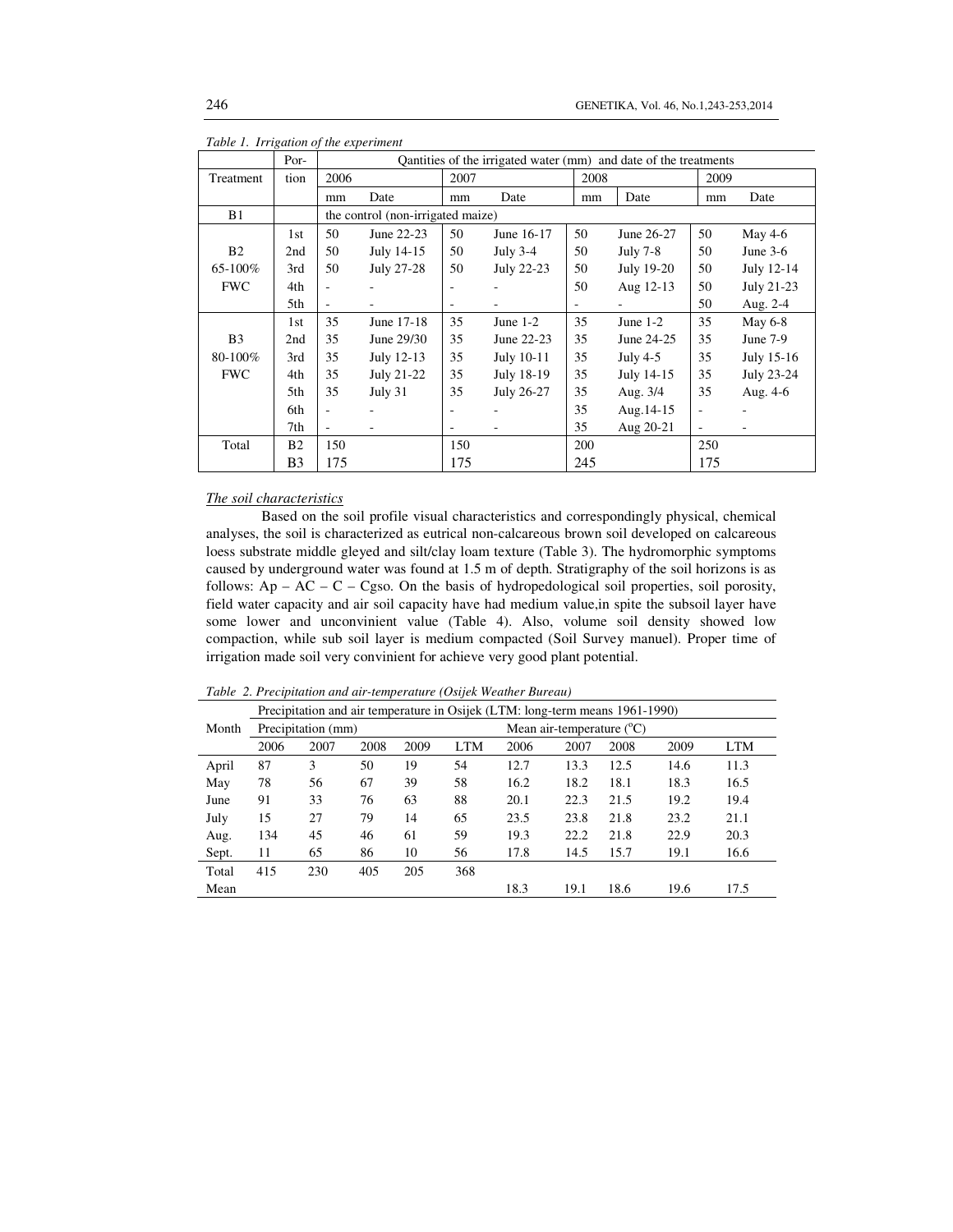| Table 3. The physical and chemical properties of soil |                  |      |      |     |         |     |          |                  |      |  |
|-------------------------------------------------------|------------------|------|------|-----|---------|-----|----------|------------------|------|--|
| Soil texture                                          |                  |      |      |     | Soil pH |     | Organic  | AL-fraction      |      |  |
| Soil depth                                            | Sand             | Silt | Clay | TD  | pΗ      | pН  | matter   | (mg/100g)        |      |  |
| (cm)                                                  | Share in percent |      |      | H,O | 1n KCl  | %   | $P_2O_5$ | K <sub>2</sub> O |      |  |
| $0 - 40$                                              |                  |      | 28   | sl  | 7.5     | 6.8 | 1.56     | 24.4             | 27.2 |  |
| 40-95                                                 |                  | 65   | 33   | scl | 7.7     | 7.0 | 1.32     | 15.5             | 22.0 |  |
|                                                       |                  |      |      |     |         |     |          |                  |      |  |

*Table 3. The physical and chemical properties of soil* 

\* the size of soil particles (mm): between 2.0 and 0.05 (sand), between 0.05 and 0.002 (silt) and less than 0.002 (clay); texture designation (TD): silt loam (sl), silt clay loam (scl)

*Table 4. The hydropedological characteristics of the soil* 

| The soil  |        | Percent of the soil volume |        | Speciphic density of soil $(g/cm^3)$ |              |  |  |
|-----------|--------|----------------------------|--------|--------------------------------------|--------------|--|--|
| depth     | Pores  | Absolute capacity (c.)     |        | Volume                               | Real         |  |  |
| (cm)      | volume | Water c.                   | Air c. | soil density                         | soil density |  |  |
| $15 - 20$ |        | 40                         |        | 1.41                                 | 2.70         |  |  |
| 60-65     | 45     | 37                         |        | 1.60                                 | 2.72         |  |  |
| 100-105   | 55     | 40                         |        | 1.39                                 | 2.75         |  |  |

### RESULTS AND DISCUSSION

Relative high grain yield of the inbred lines of maize in amount of 1809 kg ha<sup>-1</sup> under N non-fertilized conditions is an indication of the high level of natural soil fertility. The growing season effect was the most influencing factor of maize yield because differences of annual yields were in range from 823 to 2450 kg ha<sup>-1</sup>. Maize yield under more favorable weather conditions of the 2006 growing season (Table 2) was about 3-fold higher in comparison of yield achieved under drought and the high air-temperature stress of 2007 (Table 5). Two steps of irrigation has linear effect on maize yields because yields were increased for 21% and 41% as affected by the first and the second level of irrigation (4-year averages: 1500, 1809 and 2118 kg ha<sup>-1</sup>, for B1, B2 and B3, respectively. Differences of the 4-year average yields among the maize genotypes were in range from 1259 (C3) to 2765 (C1) kg ha<sup>-1</sup>. Degree of irrigation effects in individual year (AB interaction) was in range from 19% (2006) to 115% (2007) yield increases. The genotype effects under different water supplies conditions (BC interaction) were more similar because the highyielding C1 had for 128%, 129% and 106% the higher yield compared to the low-yielding C3, for B1, B2 and B3 treatment, respectively. Differences of yield among the genotypes in the different years (AC interaction) were also considerable because the lowest yield was for 71%, 23%, 63% and 40% lower in comparison to the highest yield, for A1, A2, A3 and A4, respectively. Yield stability of the genotypes among the years was somewhat higher in C3 because the lowest yield in 2007 was for 58% lower compared to the highest yield achieved in 2009. Analogical differences for the remaining genotypes were in range from 67% to 71% (Table 5).

Average content og protein in maize grain was 10.21% with range of variation among the years from 9.61 to 11.84% (Table 5). Under drought stress anthe higher air-temperatures conditions (Table 2) of the 2007 and the 2009 growing seasons (averages for April-September period: 218 mm precipitation and 19.3  $^{\circ}$ C temperature) protein contents in grain (Table 5) were the higher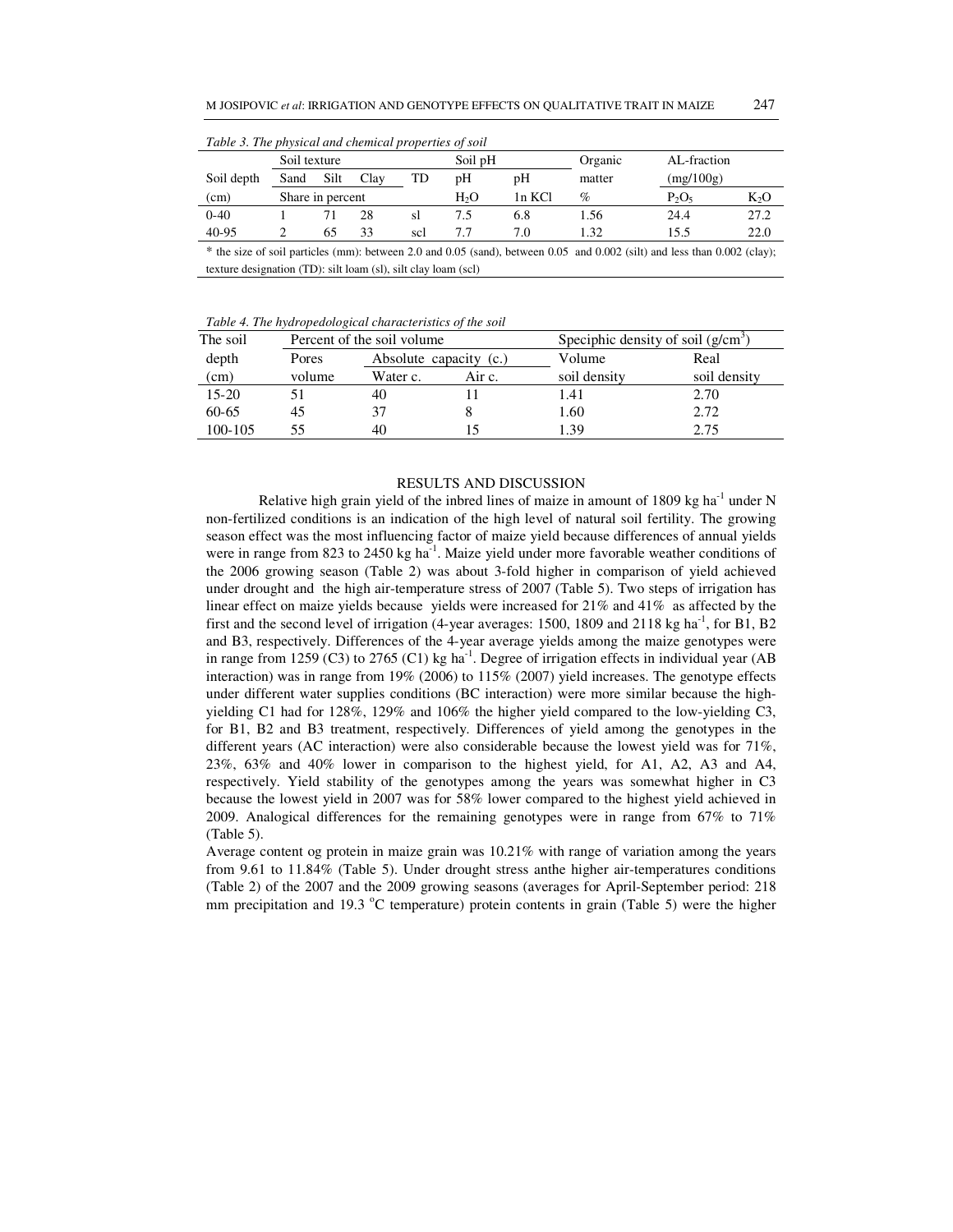(average 10.97%) in comparison with two remaining years (410 mm and 18.5  $^{\circ}$ C). Irrigation effects on grain protein contents were in limit of statistical error, both by observation as the main factor and as interaction with year and genotype (AB and BC, respectively). The C2 separated by the higher grain protein contents (10.93%) from the remaining three genotypes (average 9.96 %). Also, year and genotype (AC interaction) was significant. With that regards, the values were in range from 8.70% (A1C4) to 12.11% (A2C4).

| Table 5. Impacts of the growing season (the factor A), irrigation (the factor B) and genotype (the factor $C$ ) |
|-----------------------------------------------------------------------------------------------------------------|
| on maize grown on eutric cambisol under without nitrogen fertilization                                          |

Year (A1: 2006, A2: 2007, A3: 2008. A4: 2009), irrigation (B1: non-irrigated, B2: 65-100% FWC, B3: 80-100% FWC) and genotype (maize inbred line:  $C1 = Os$  438-95,  $C2 = Os$  30-8,  $C3 = Os$  6-2,  $C4 = Os$  1-44) effects; FWC = field water capacity

| Year              | Irrigation $(B)$ |                                                       |                |                | Genotipe $(C)$ |                |                |          |  |
|-------------------|------------------|-------------------------------------------------------|----------------|----------------|----------------|----------------|----------------|----------|--|
| (A)               | B1               | B <sub>2</sub>                                        | B <sub>3</sub> | C <sub>1</sub> | C <sub>2</sub> | C <sub>3</sub> | C <sub>4</sub> | A        |  |
|                   |                  | <b>Grain yield</b> $(kg ha-1)$                        |                |                |                |                |                |          |  |
| A1                | 2082             | 2784                                                  | 2485           | 3786           | 2461           | 1098           | 2456           | 2450     |  |
| A2                | 564              | 690                                                   | 1216           | 925            | 818            | 838            | 712            | 823      |  |
| A <sub>3</sub>    | 1390             | 1729                                                  | 2100           | 2981           | 1233           | 1096           | 1648           | 1740     |  |
| A4                | 1967             | 2033                                                  | 2672           | 3370           | 2038           | 2002           | 1487           | 2224     |  |
| Mean B            | 1500             | 1809                                                  | 2118           |                |                |                |                |          |  |
|                   |                  |                                                       | Mean C         | 2765           | 1637           | 1259           | 1576           |          |  |
|                   |                  |                                                       | B1             | 2295           | 1081           | 1005           | 1622           |          |  |
|                   |                  |                                                       | B <sub>2</sub> | 2839           | 1656           | 1240           | 1500           |          |  |
|                   |                  |                                                       | B <sub>3</sub> | 3162           | 2176           | 1531           | 1605           |          |  |
| <b>Statistics</b> | A                | B                                                     | $\mathsf{C}$   |                | AB             | AC             |                | BC       |  |
| LSD $5%$          | 71               | 100                                                   | 76             |                | 224            | 176            |                | 147      |  |
| LSD $1\%$         | 94               | 132                                                   | 100            |                | 314            | 253            | 206            |          |  |
|                   |                  | <b>Protein contents in grain</b> $(\%$ in dry matter) |                |                |                |                |                |          |  |
| A1                | 9.29             | 9.38                                                  | 9.18           | 9.06           | 10.21          | 9.17           | 8.70           | 9.29     |  |
| A2                | 11.50            | 12.13                                                 | 11.88          | 11.69          | 11.89          | 11.66          | 12.11          | 11.84    |  |
| A <sub>3</sub>    | 9.65             | 9.54                                                  | 9.65           | 8.83           | 10.42          | 9.56           | 9.65           | 9.61     |  |
| A4                | 10.31            | 10.12                                                 | 9.86           | 9.62           | 11.20          | 9.47           | 10.09          | 10.10    |  |
| Mean B            | 10.19            | 10.29                                                 | 10.14          |                |                |                |                |          |  |
|                   |                  |                                                       | Mean C         | 9.80           | 10.93          | 9.96           | 10.14          |          |  |
|                   |                  |                                                       | B1             | 9.83           | 10.97          | 10.17          | 9.79           |          |  |
|                   |                  |                                                       | B <sub>2</sub> | 9.93           | 11.05          | 9.90           | 10.29          |          |  |
|                   |                  |                                                       | B <sub>3</sub> | 9.64           | 10.78          | 9.83           | 10.33          |          |  |
| <b>Statistics</b> | A                | B                                                     | $\mathcal{C}$  |                | AB             | AC             |                | BC       |  |
| $LSD$ 5%          | 0.19             | ns                                                    | 0.30           |                | ns             | 0.69           |                | $\rm ns$ |  |
| LSD $1\%$         | 0.25             | ns                                                    | 0.39           |                | ns             | 0.99           |                | ns       |  |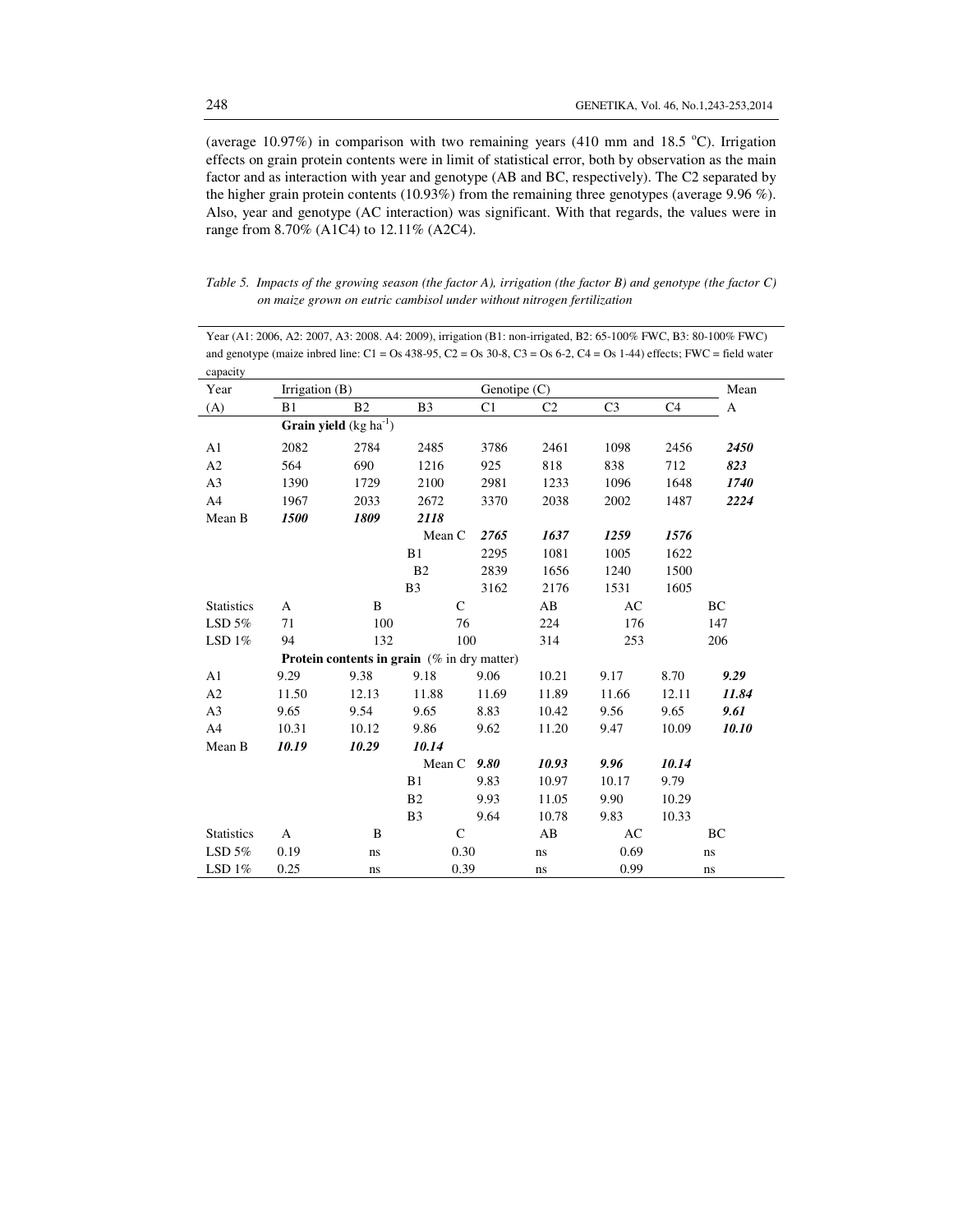*Table 6. Impacts of the growing season (the factor A), irrigation (the factor B) and genotype (the factor C) on maize grown on the eutric cambisol under condition without mineral fertilization* 

| Year (A1: 2006, A2: 2007, A3: 2008. A4: 2009), irrigation (B1: non-irrigated, B2: 65-100% FWC, B3: 80-100% FWC)              |
|------------------------------------------------------------------------------------------------------------------------------|
| and genotype (maize inbred line: $C1 = Os$ 438-95, $C2 = Os$ 30-8, $C3 = Os$ 6-2, $C4 = Os$ 1-44) effects; FWC = field water |
| capacity                                                                                                                     |

| capacity<br>Year  | Irrigation (B) |                |                                            |                | Genotipe $(C)$ |                |                |             |  |
|-------------------|----------------|----------------|--------------------------------------------|----------------|----------------|----------------|----------------|-------------|--|
| (A)               | B1             | B <sub>2</sub> | B <sub>3</sub>                             | C <sub>1</sub> | C <sub>2</sub> | C <sub>3</sub> | C <sub>4</sub> | A           |  |
|                   |                |                | Starch contents in grain (% in dry matter) |                |                |                |                |             |  |
| A1                | 70.24          | 70.59          | 70.70                                      | 71.03          | 69.84          | 70.78          | 70.39          | 70.51       |  |
| A2                | 68.47          | 68.54          | 68.51                                      | 68.96          | 68.61          | 68.57          | 67.89          | 68.51       |  |
| A <sub>3</sub>    | 70.69          | 70.99          | 71.19                                      | 71.87          | 70.25          | 71.11          | 70.59          | 70.96       |  |
| A4                | 70.47          | 70.61          | 70.80                                      | 70.47          | 70.10          | 71.48          | 70.44          | 70.63       |  |
| Mean B            | 69.97          | 70.18          | 70.30                                      |                |                |                |                |             |  |
|                   |                |                | Mean C                                     | 70.58          | 69.70          | 70.48          | 69.83          |             |  |
|                   |                |                | B1                                         | 70.40          | 69.45          | 70.17          | 69.84          |             |  |
|                   |                |                | B <sub>2</sub>                             | 70.52          | 69.72          | 70.69          | 69.80          |             |  |
|                   |                |                | B <sub>3</sub>                             | 70.82          | 69.94          | 70.60          | 69.85          |             |  |
| <b>Statistics</b> | A              | B              | $\mathcal{C}$                              |                | AB             | AC             |                | BC          |  |
| LSD $5%$          | 0.21           | 0.20           | 0.28                                       |                | ns             | 0.65           |                | 0.54        |  |
| LSD $1\%$         | 0.28           | ns             | 0.37                                       |                | ns             | 0.93           |                | 0.76        |  |
|                   |                |                | Oil contents in grain $(\%$ in dry matter) |                |                |                |                |             |  |
| A1                | 3.86           | 3.86           | 3.77                                       | 3.99           | 3.84           | 3.49           | 3.99           | 3.83        |  |
| A2                | 3.90           | 3.59           | 3.58                                       | 3.93           | 3.75           | 3.50           | 3.58           | 3.69        |  |
| A <sub>3</sub>    | 3.51           | 3.46           | 3.53                                       | 3.74           | 3.27           | 3.39           | 3.58           | <b>3.50</b> |  |
| A4                | 4.11           | 4.18           | 4.23                                       | 4.71           | 4.02           | 3.85           | 4.11           | 4.17        |  |
| Mean B            | 3.85           | 3.77           | 3.78                                       |                |                |                |                |             |  |
|                   |                |                | Mean C                                     | 4.09           | 3.72           | 3.56           | 3.82           |             |  |
|                   |                |                | B1                                         | 4.11           | 3.97           | 3.53           | 3.76           |             |  |
|                   |                |                | <b>B2</b>                                  | 4.09           | 3.60           | 3.54           | 3.86           |             |  |
|                   |                |                | B <sub>3</sub>                             | 4.08           | 3.59           | 3.61           | 3.83           |             |  |
| <b>Statistics</b> | A              | B              | $\mathcal{C}$                              |                | AB             | AC             |                | BC          |  |
| $LSD$ 5%          | 0.13           | ns             | 0.11                                       |                | ns             | 0.26           |                | 0.21        |  |
| LSD $1\%$         | 0.18           | ns             | 0.15                                       |                | ns             | 0.37           |                | ns          |  |

Average starch content in maize grain was 70.15% with variation among the years from 68.51% to 70.93% (Table 6). With that regard, the 2007 growing season separated from remaining three by the lower starch contents (averages from 70.51% to 70.96%). The irrigation effects on starch contents were significant but with low differences below 0.34%. Also, combination of year and irrigation (AB interaction) was low with non-significant differences in starch contents. The genotype effects were from 69.83% (C4) to 70.58% (C1) with emphasis that differences between two genotypes (C1 and C3, C2 and C4) were non-significant. The genotypes with the higher starch contents (C1 and C3) had the lower protein contents (Tables 5 and 6). The interaction of genotype with remaining two tested factor were high significant wit differences from 67.89% (A2C4) to 71.87% (A3C1) and from 69.45% (B1C2) to 70.82% (B3C1).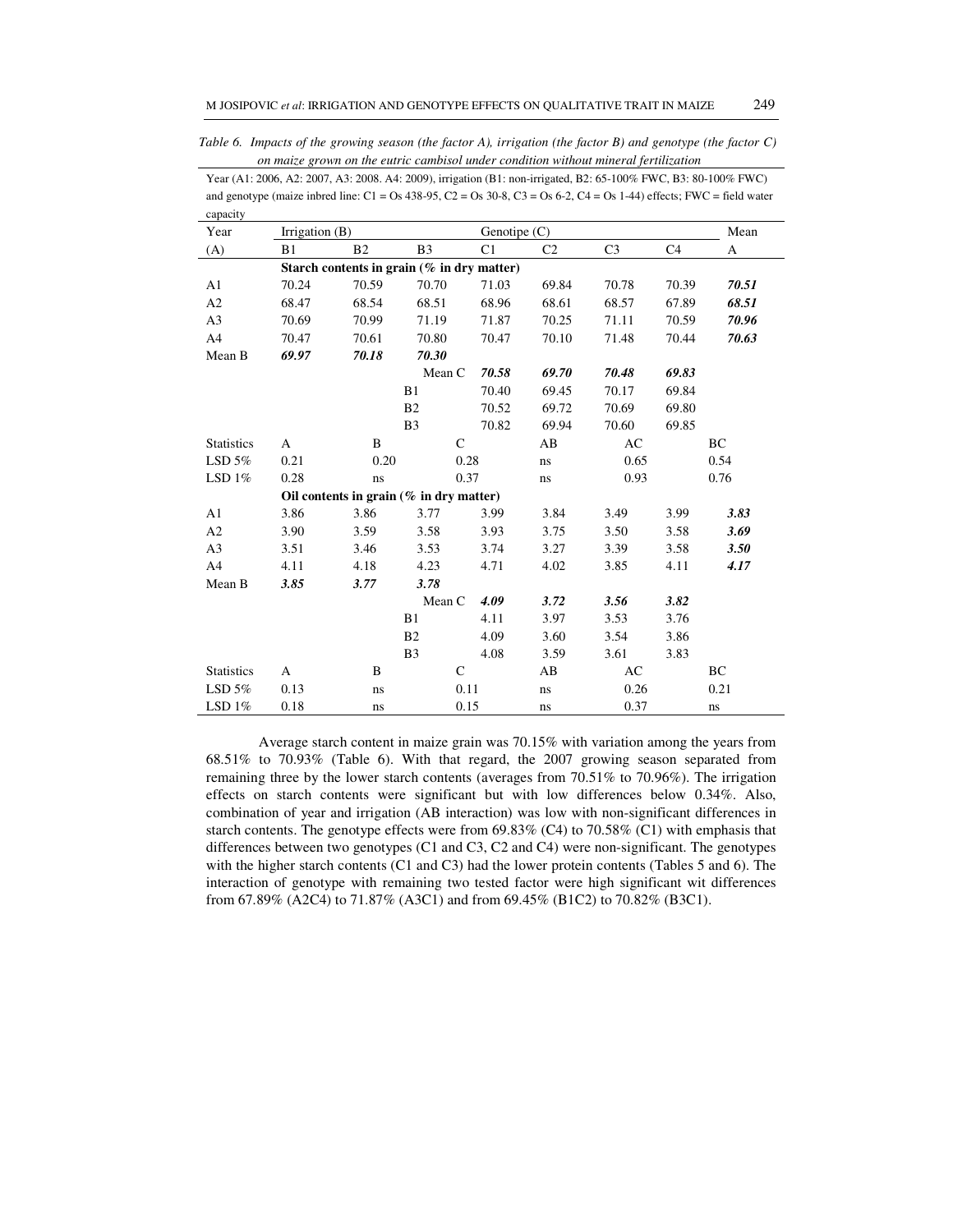Oil content in grain was 3.80% (4-year average) with very significant differences among the years from 3.50% in 2008 to 4.17% in 2009 (Table 6). Non-significant differences of oil contents among the irrigation treatments and among year and irrigation (AB interaction) were found. Genotype effects were from 3.56% (C3) to 4.09% (C1). Three genotypes (C2, C3 and C4) characterized significant but mutually low differences in oil contents (average 3.70%). Both interactions between genotype and year / irrigation (AC and BC) were significant in the ranges from 3.27% (A3C2) to 4.71% (A4C1) and from 3.53% (B1C3) to 4.11% (B2C1). The values in oil contents of individual genotype under different steps of irrigation were non-significant for three genotypes. Only in the C2 found significant differences between non-irrigated (B1C2: 3.97%) and irrigated treatments (average 3.60%).

Our findings of irrigation, year and genotype effects on grain yield and quality (protein, starch and oil contents) are mainly in accordance with other investigations.

BOSNJAK *et al.* (2008) applied three levels of irrigation (maintenance of soil water in the levels 60%, 70% and 80% of field water capacities and non-irrigated plot) during three growing seasons on the experimental field of Institute of field and vegetable crops in Novi Sad (Serbia). In general, by irrigation grain yields of maize were considerable increased with exception, of the year characterized by excessive precipitation. In 12-year experience with maize irrigation (KOVACEVIC and JOSIPOVIC, 2013) we found the same conclusion.

The considerable effects of irrigation on maize yield were found PEPO *et al*. (2008) in the eastern Hungary, PEJIC *et al*. (2010) in Vojvodina province (Serbia), JOSIPOVIC and KOVACEVIC (2013) in eastern Croatia, and in other studies (ŐKTEM *et al*., 2000; AL-KAISI *et al*., 2003; GWENZI *et al.,* 2008).

SVECNJAK *et al*. (2007) tested four maize hybrids during three growing season under intensive and extensive soil and crop management in the northwestern Croatia. The lower yields of maize under less favorable weather conditions ("year effects") an extensive management were associated mainly with the higher protein and oil contents in grain.

By testing 96 maize hybrids at four locations in Hungary under irrigated and nonirrigated conditions for two growing seasons was found that the high-yielding hybrids had the higher starch and the lower protein and oil contents in grain. Also, the higher protein and the lower starch contents in grain were found both under irrigated and under "dry year"conditions (HEGYI *et al*. 2008; HEGYI and BERZY, 2009).

SIPOS *et al*., (2009) tested effects of nutrient supplies and irrigation on yield and starch content in three maize hybrids of different maturity groups on calcareous chernozem of the eastern part of Hungary. Besides nutrient supplies maize yield and starch contents mainly strongly depends on the hybrid and additional environmental factors, such as irrigation. In general, by growing of maize hybrids of the earlier maturity group grain and starch yields are the lower but more stabile compared to those of the longer vegetation period.

SALEEM *et al*. (2008.) found considerable differences of protein, starch and oil contents in maize grain among maize hybrids in Pakistan. In general, low positive correlation was found between grain yield and starch contents and low negative correlation between grain yield and protein contents in grain.

#### **CONCLUSIONS**

In our four-year investigation, satisfied grain yields of tested maize inbred lines in amount 1809 kg ha $^{-1}$  under N non-fertilized conditions is an indication of the high level of natural soil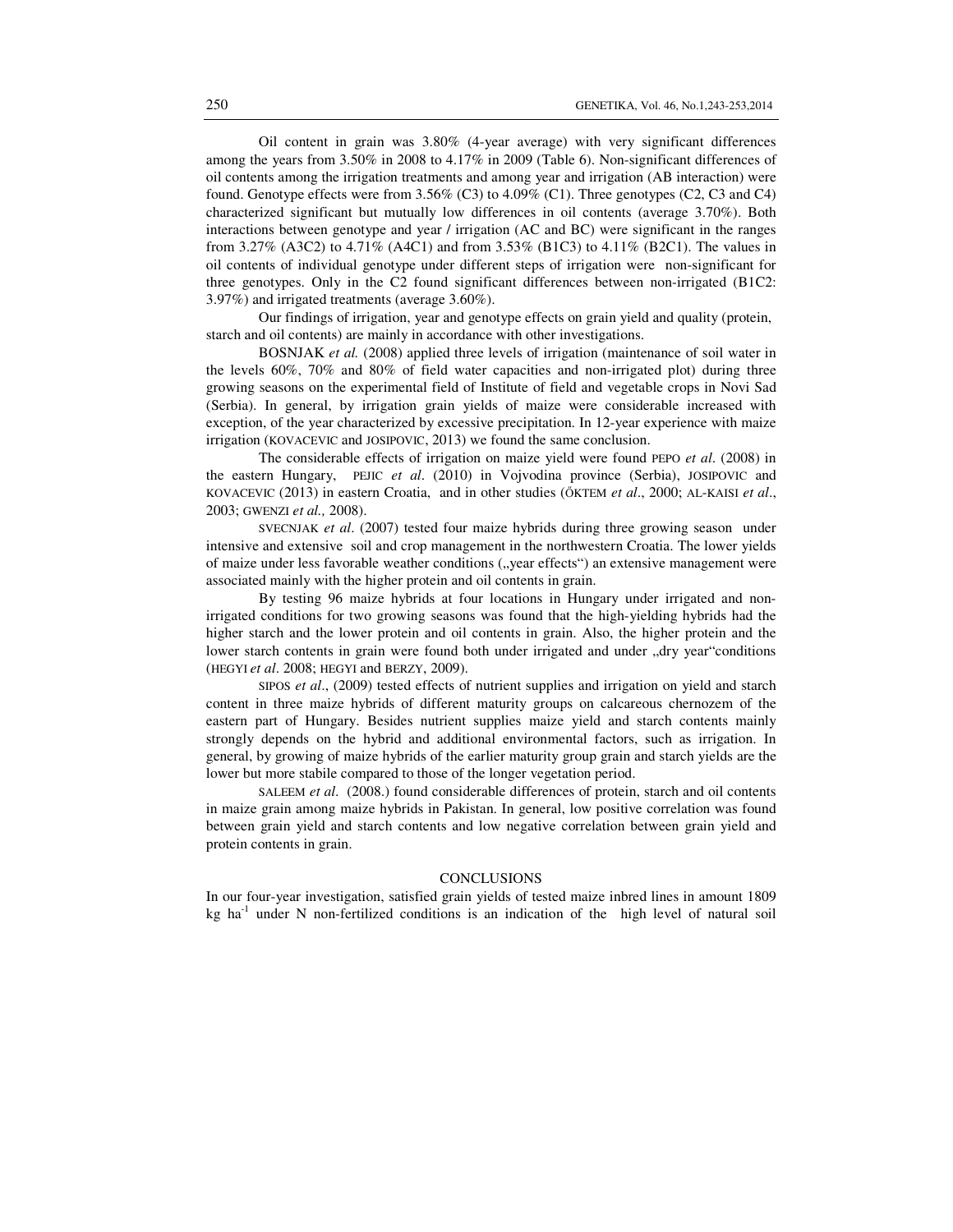fertility. Maize yield under more favorable weather conditions of the 2006 growing season was about 3-fold higher (average  $2450 \text{ kg}$  ha<sup>-1</sup>) in comparison of yield achieved under drought and the high air-temperature stress of  $2007 (823 \text{ kg ha}^{-1})$ . Maize yield under non-irrigated conditions was 1500 kg ha<sup>-1</sup>. By two steps of irrigation yields of maize were lineary increased for  $21\%$  and 41%, respectively. Differences of the 4-year average yields among the maize genotypes were in range from 1259 (C3) to 2765 (C1) kg ha<sup>-1</sup>.

## ACKNOWLEDGEMENT

These investigations have been supported by Agricultural Institute Osijek, Petrokemija Fertilizer Factory Kutina and Croatian Waters – legal entity for water management.

> Received February  $11<sup>th</sup> 2014$ Accepted April  $10^{th}$ , 2014

#### **REFERENCES**

- AL-KAISI, M. M., X. YIN (2003.): Effects of nitrogen rate, irrigation rate and plant population on corn yield and water use efficiency. Agronomy journal 95: 1475-1482
- BOSNJAK, D., K. MACKIC, S. MILIC (2008): Yield and evapotranspiration of different plant density in dependence on soil moisture. Journal of Scientific Agricultural Research *69*: 63-69.
- GWENZI, W., M. TARU, Z.MUTEMA, J.GOTOSA, S. M. MUSHIRI (2008): Tillage system and genotype effects on rainfed maize (Zea mays L.) productivity in semi-arid Zimbabve. African Journal of Agricultural Research, *3* (2): 101-110
- HEGYI, Z., T. ARENDAS, J. PINTER, C. L.MARTON (2008): Evaluation of the grain yield and quality potential of maize hybrids under low and optimum water supply levels. Cereal Research Communications. *36*: 1259 – 1262.
- HEGYI, Z., T.BERZY (2009): Effect of abiotic stress factors on the yield quantity and quality of maize hybrids. 233-236. Cereal Research Communications. *37* (Suppl.): 233-236.
- IPCC (Intergovernmental Panel on Climate Change Working Group 2) (2001): Climate Change 2001: Impacts, Adaptation and Vulnerability IPCC Working Group 2.
- JOSIPOVIC, M., V. KOVACEVIC, J. SOSTARIC, H. PLAVSIC, M.MARKOVIC (2012): Irrigation and nitrogen fertilization needs for maize in Osijek-Baranya County. Növénytermelés, *61*: 45-48.
- KOVACEVIC, V., M.JOSIPOVIC (2013): Current questions of cereals growing in eastern Croatia. In: The scientific meeting "Food production and forestry – base of sustainable development of the eastern Croatia" .- the book of abstracts Matic S.,Tomic F. and Anic I. Editors), 14, June 2013, Osijek, Croatian Academy of Science and Arts in Zagreb. p. 24
- KOVACEVIC, V., D.KAUCIC (2014): Climatic changes impacts on maize, sugar beet, soybeans and sunflower yields in Croatia. In: Proceedings, of the  $49<sup>th</sup>$  Croatian &  $9<sup>th</sup>$  International Symposium on Agriculture 16.-21. February 2014 Dubrovnik (Maric S. and Loncaric Z. Editors), Faculty of Agriculture, University J.J. Strosmayer in Osijek, p. 382-386.
- KOVACEVIC, V., D. KOVACEVIC, P. PEPO, M.MARKOVIC (2013): Climate change in Croatia, Serbia, Hungary and Bosnia and Herzegovina: comparison the 2010 and 2012 maize growing seasons. Poljoprivreda / Agriculture *19* (2): 16-22.
- KOVACEVIC, V., M. RASTIJA, M.JOSIPOVIC (2012): Precipitation and temperature regimes specifities for maize growing in the eastern Croatia since 2000. Proceedings of the Third International Scientific Symposium "Agrosym Jahorina 2012". 15.-17. Nov. 2012. Jahorina. RS, B&H, p. 81-86.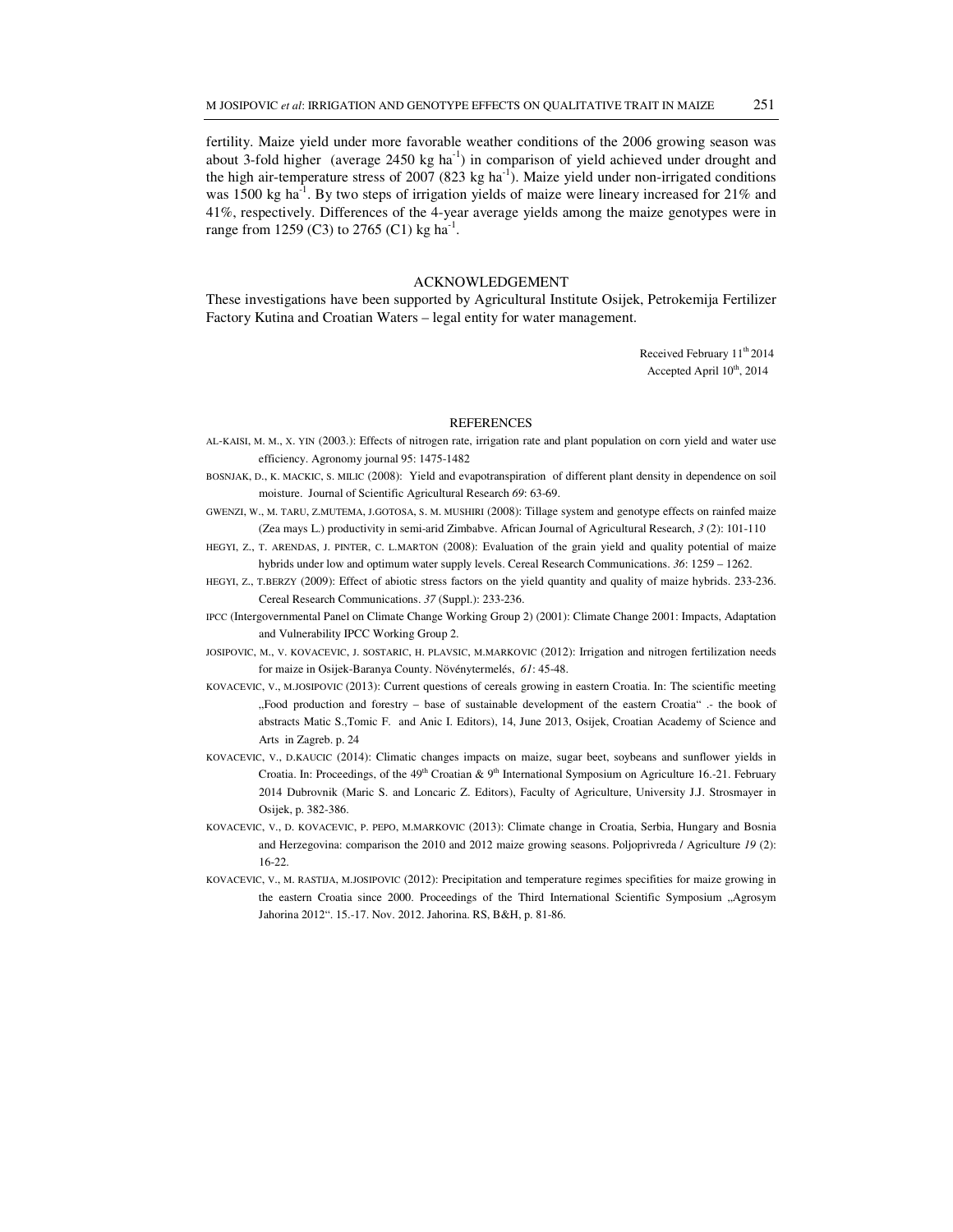- KRESOVIC, B., V.DRAGICEVIC, M. SIMIC, A.TAPANAROVA (2011): The responses of maize genotypes to growth conditions. Genetika-Belgrade, *43* (3): 331-342.
- LOBELL, D., C.FIELD (2007): Global scale climate–crop yield relationships and the impacts of recent warming. Public Health Resources. Paper 1 (http://digitalcommons.unl.edu/publichealthresources/152).
- MADIC,M., D.DJUROVIC, V.STEVOVIC, N. BOKAN (2010): Stability parameters for grain yield of maize hybrids (*Zea mays* L.). Genetika-Beograd *42* (1): 137-144.
- MARKOVIC, M. (2013): Impacts of irrigation and nitrogen fertilization on yield and grain quality of maize hybrids PhD Thesis). University J. J. Strossmayer in Osijek, Faculty of Agriculture.
- MARKULJ, A., M. MARIJANOVIC, M. TKALEC, A. JOZIC, V.KOVACEVIC (2010): Effects of precipitation and temperature regimes on maize (*Zea mays* L.) yields in northwestern Croatia. Acta Agriculturae Serbica, XV (29): 39-45.
- ŐKTEM, A., G., ŐKTEM, A. C. ŰLGER (2000): Corn (Zea mays L.) adaptation studies under irrigated conditions of southeastern Anatolia region of Turkey. Poljoprivreda / Agriculture 6 (2): 27-34.
- PEJIC, B., I. DJALOVIC, S.SEREMESIC (2010): Yield and water used efficiency of irrigated corn in Vojvodina. Proceedings of the 45<sup>th</sup> Croatian and 5<sup>th</sup> International Symposium of Agriculture (Maric S. and Loncaric Z. Editors), 15-19th February 2010, Opatija. University J. J. Strossmayer in Osijek, Faculty of Agriculture, p. 878-882.
- PEPO, P., A. VAD, S.BERENYI (2008): Effects of irrigation on yields of maize (Zea mays L.) in different crop rotations. Cereal Research Communications. *36* (1): 735-738.
- PLAVSIC, H. (2006.): Impact of irrigation and nitrogen fertilization on yield and yield components of maize (Master Thesis), Zagreb 2006
- PLAVSIC, H. (2012): Response of self-pollinated maize inbred lines on water and nitrogen content in the soil (PhD Thesis) University J. J. Strossmayer in Osijek, Faculty of Agriculture.
- RASTIJA, M., D., ILJKIC, V. KOVACEVIC, I.BRKIC (2012): Weather impacts on maize productivity in Croatia with emphasis on 2011 growing season. Növénytermelés *61*: 329-332.
- SALEEM, M., . AHSAN, M. ASLAM, A.MAJEED (2008.): Comparative evaluation and correlation estimates for grain yield and quality attributes in maize. Pakistan Journal Bot., *40*(6): 2361-2367, 2008.
- SIPOS, M., I. KINCVES, E.B. SZABO (2009): Study of the effect of limiting production factors hybrid, nutrient supply level and irrigation on the yield and starch content of maize (*Zea mays* L.). Cereal Research Communications. *37* Suppl.: 145-148.
- SLJ (2011): Statistical Yearbook of Croatia (Statistički ljetopis Republike Hrvatske), Državni zavod za statistiku Zagreb.
- SVECNJAK, Z., B. VARGA, D. GRBESA, M. POSPISIL, D. MACESIC (2007): Environmental and management effects on grain quality of maize hybrids. Cereal Research Communications. *35*: 1117-1120.
- VIDENOVIC, Z., Z. DUMANOVIC, M. SIMIC, J. SRDIC, M. BABIC, V.DRAGICEVIC (2013): Genetic potential and maize production in Serbia. Genetika-Belgrade, *45* (3): 667-677.
- ZDUNIC, Z., J. KOVACEVIC, M. OSIPOVIC, A. SUDARIC, G. REZNER, L. ANDRIC, M. BEDE, V. GUBERAC, S. MARIC, I.DJURKIC, S. VOLENIK, Z.SATOVIC (2013): Status and trends in development of seed production. In: Book of abstracts of the scientific meeting .,Food production and forestry – base of sustainable development of the eastern Croatia" – the book of abstracts (Matic S.,Tomic F. and Anic I. Editors). 14, June 2013, Osijek, Croatian Academy of Science in Zagreb. p 25 – 26.